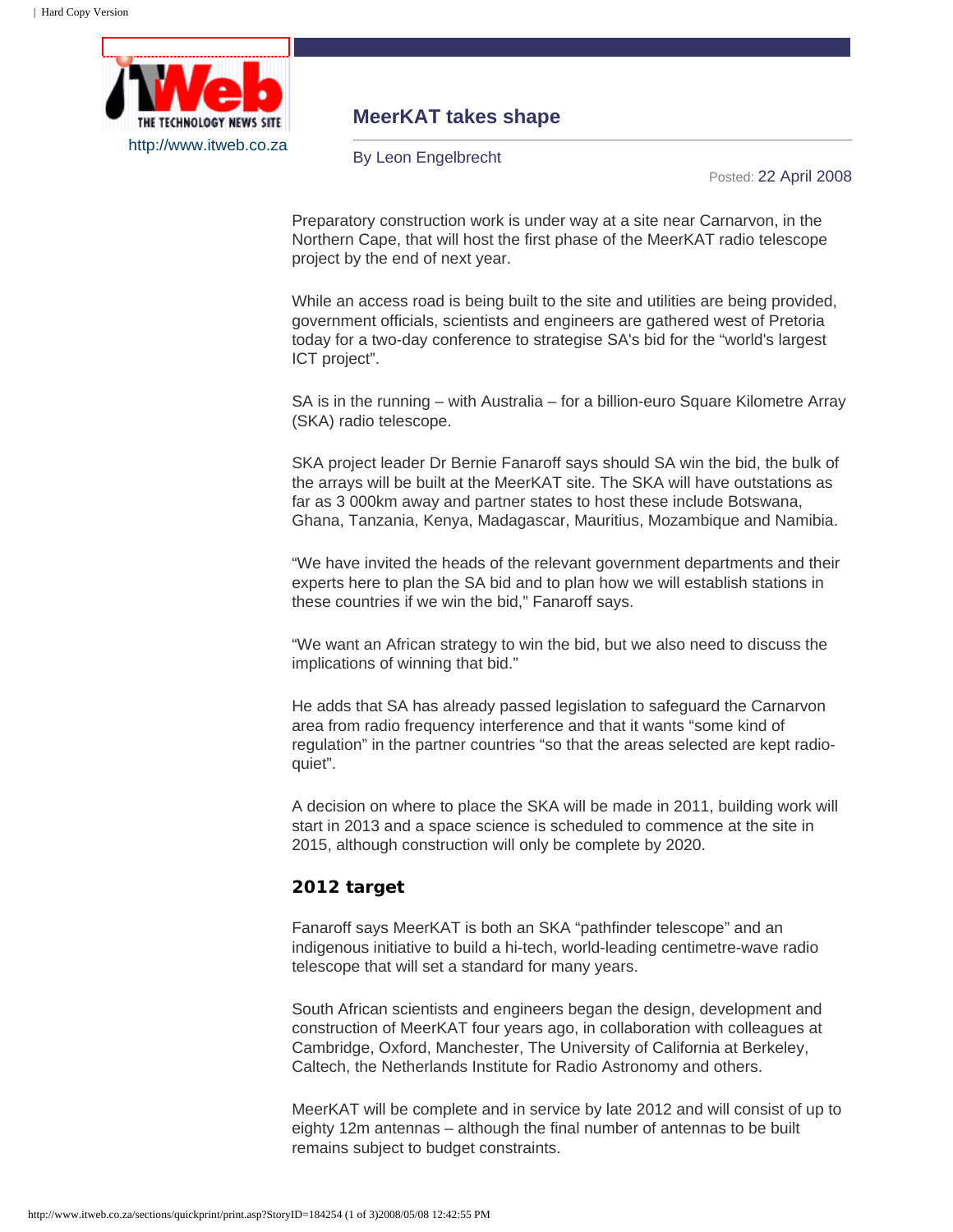At present, a prototype 15m antenna built by ICT vendor IST for both MeerKAT and SKA is undergoing testing at the Hartebeesthoek Radio Astronomy Observatory, northwest of Johannesburg.

The antenna is the largest ever built from composite material and was manufactured to a South African design.

Fanaroff's office says tests on this antenna have helped improve the design and seven optimised 12m antenna will be constructed for the initial MeerKAT dish array that will stand in the Karoo by late next year.

The SKA project office says this approach is being followed to maximise the scientific output and minimise risk.

## **Track record**

"We have made a lot of progress since starting to bid in 2003. The feeling was you can't build anything as complex as this in Africa, but we've brought scientists here and showed them that in fact you can," Fanaroff says.

He adds that South African scientists are already involved in the High Energy Stereoscopic System (HESS) gamma ray radiocope, in southern Namibia. "This is a collaboration with Namibian, German and other European scientists" and they are "doing very exciting work".

HESS consists of four radioscopes at a site on the Khomas Hochland, south of Windhoek, and SA contributed R30 million to its construction. It became operational in 2002.

More recently, SA helped design and build the Southern African Large Telescope, at Sutherland, near Carnarvon, in the Northern Cape. "Everyone was amazed a how quickly and efficiently we built that," says Fanaroff.

SA contributed about a third of the \$36 million the wikipedia says the facility cost to build and operate.

Fanaroff adds that SA has been conducting astronomy for "several centuries" in the Cape; MeerKAT and SKA simply build on this foundation.

## **Related stories:**  [SA steps up SKA bid](http://www.itweb.co.za/sections/telecoms/2008/0804211036.asp?O=FPTOP&S=IT%20in%20Government&A=ITG) [SKA race hots up](http://www.itweb.co.za/sections/business/2008/0804171040.asp) [Outer space: Denel's final frontier](http://www.itweb.co.za/sections/business/2008/0804021044.asp) [Space observatory for Matjiesfontein](http://www.itweb.co.za/sections/business/2008/0803071032.asp) [Cabinet approves Space Bill](http://www.itweb.co.za/sections/business/2007/0712071032.asp) [Govt pushes space science and tech](http://www.itweb.co.za/sections/business/2008/0802211034.asp) [Meerkat dish prototype tested](http://www.itweb.co.za/sections/business/2007/0710021034.asp) [SKA millions fund R&D](http://www.itweb.co.za/sections/business/2007/0705291034.asp)

**LEXM** Professional Laser Printers

Article printout from ITWeb courtesy of [Lexmark South Africa](http://www.lexmark.co.za/)

Copyright © 1996-2004 ITWeb Limited